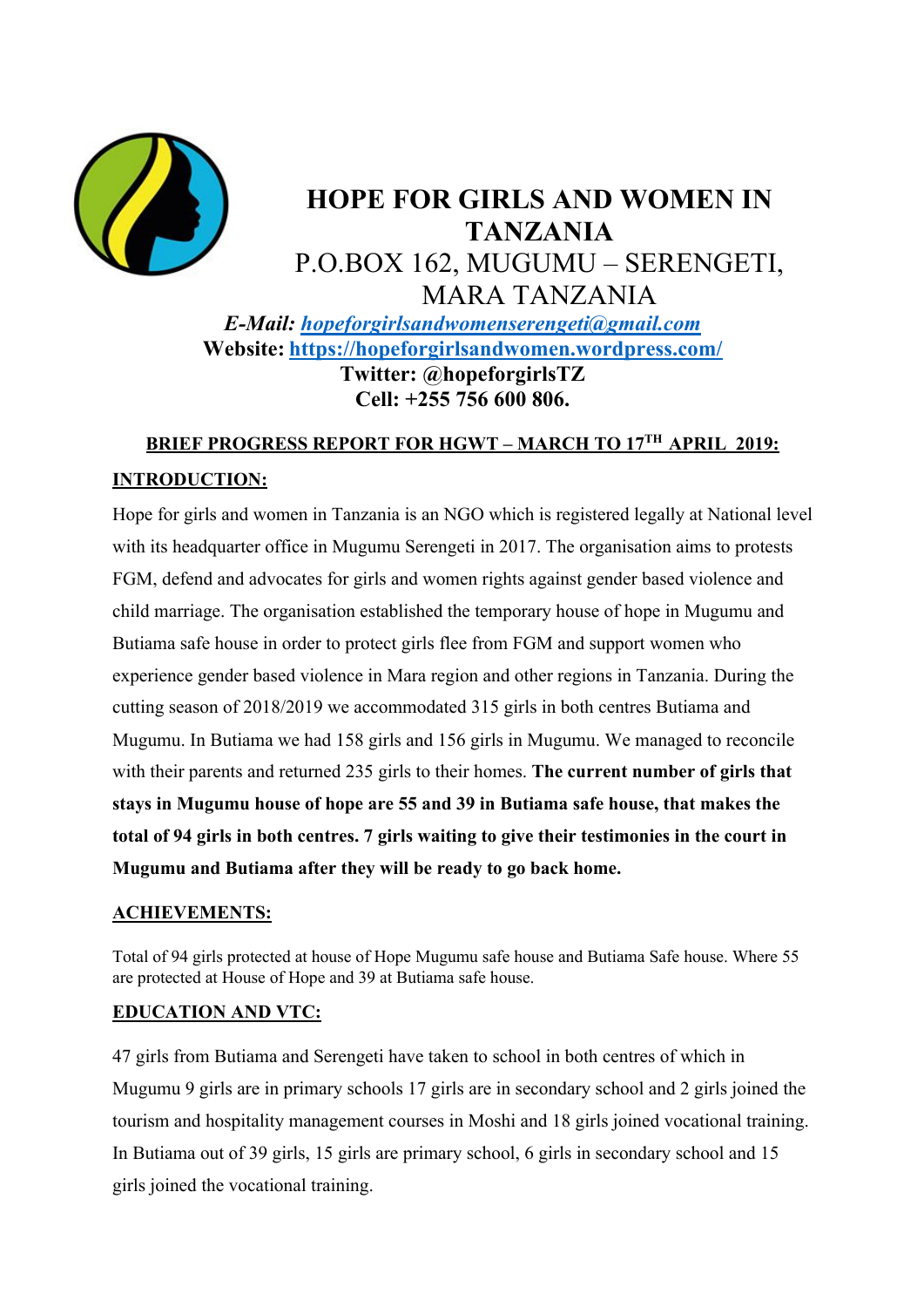### **INTERNATIONAL WOMEN'S DAY 8/3/2019:**

Hope for Girls and Women in Tanzania participated in the international women's day in Serengeti and Butiama. In Serengeti the event conducted at Nyanungu village and Butiama was conducted at Muibagi ward. Hope centre Mugumu safe house participated in Serengeti and Butiama safe house participated at Muibagi ward. More than 3,800 people participated during the event in Serengeti and more than 4500 people attended the event at Muibagi ward. Girls from Hope centre and Butiama safe house deliver the ant GBV messages and FGM through their songs.

### **SUPPORT FROM TRA – MARA:**

Hope for girls and Women in Tanzania received support from TRA through regional commissioner of Mara, the following items received. 700 Rice, 500 Sugar, 380 cooking oil, 7 ctn 7 Salt, Supegette ctn 6, soap ctn 5, Energy drink Ctn 10, baking powder CTN1, Grandnuts kg 20, beans kg 20 and dengu kg 20. Most of food have been used, only remained 200 kg of sugar and 140 cooking oil.

### **BOARD MEMBERS AND MEETING:**

HGWT has added board members in order to increase expertise from different areas in Serengeti and Butiama. The managing Director of Singita Grumeti, Director Fourseasons, Nomad Tanzania, The DCDO – Butiama, Police Gender desk, Social welfare officer, DAS – Butiama. Board meeting conducted early March 2019. The organisational report was sent to the Ministry of Health, Gender and social welfare in Dodoma.

### **VISITORS VISITED HGWT:**

HGWT received visitors from Grumeti and Fourseasons.

Visitors from Singita Grumeti came with the managing director Graham Ledger, Mr Brady, Josh Duhamel, Frank and the team. Brady and Josh promised to fund raise to support girls flee from FGM and HGWT future plans.

Visitors from Fourseasons came with Martin Cody the director, we did a presentation and share about our work with visitors. Four seasons handover a vehicle to support HGWT work of rescuing girls and provision of education to the community.

We received visitors from Clouds media group at Hope center Mugumu Safe house, they came to learn about our work and document a short film to be used to search Mostly queen of 2019 in Tanzania.

All visitors from Grumeti and Fourseasons promised to support our work.

# **GARDENING AND FARMING:**